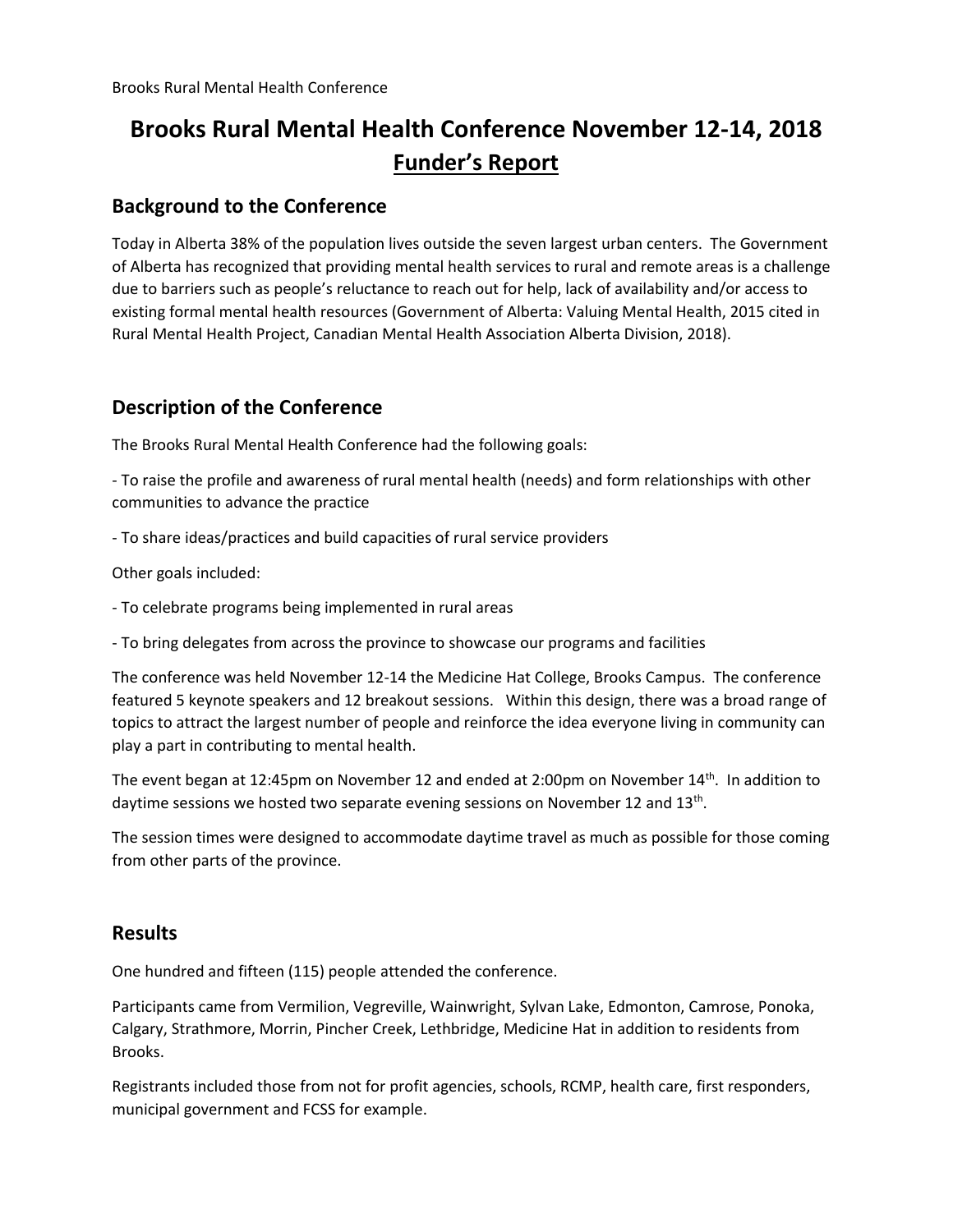# **How Did People Benefit from this Conference?**

In order to obtain an answer to this question and others, conference organizers put together a survey and administered it to registrants using Survey Monkey.

A total of 57, or 49.57%, of registrants replied over the two weeks following the conference. Registrants most frequently said that they (liked) got the most benefit from:

- connecting with others working in rural areas and learning from each other. 86% (49/57) said they liked and used a special smartphone conference app we provided as a way to link people to each other outside of informal interactions at the conference.

- learning how best to collaborate (ie. manage conflict) when working with others to address [mental health] needs in the community

- learning about new resources, gaining information from experts in the field (eg. Dr. Alan Donsky and Dr. Peter Silverstone). Once again the overwhelming majority of respondents, when asked, stated they liked the phone app we provided to house a permanent record of all the speakers/sessions.

- looking at mental health from a wide variety of perspectives as represented by a wide variety of attendees and a wide variety of speakers/sessions

# **Another Measure of Conference Utility**

Outside of these main themes, people were asked if they left the conference with at least one thing they can implement in their practice/community/organization. 42 respondents (91%) responded yes. Responses in part included:

- Several people noted they planned to use resources/tools/ideas highlighted at the conference. Examples included: looking at introducing behavioral consultants into primary care; using APPs such as Breathing Room with clients; sharing mindfulness and breathing practice; establishing a DVIT (Domestic Violence Intervention Team) in their community and accessing CMHA (Canadian Mental Health)program ideas and services..

- A couple of people shared that there are a number of complementary resources (eg. Public libraries, Community Adult Learning Councils, funeral directors) within in communities that can help address mental health issues.

- Several people found it useful to have a model for collaboration and managing conflict within and between organizations for implementation in their community.

- Several people noted the value of connecting with other communities interested in working together. One respondent shared this "…I was able to find someone the next day…to coordinate activities for people with mental health issues…and I have been sharing her contact ever since".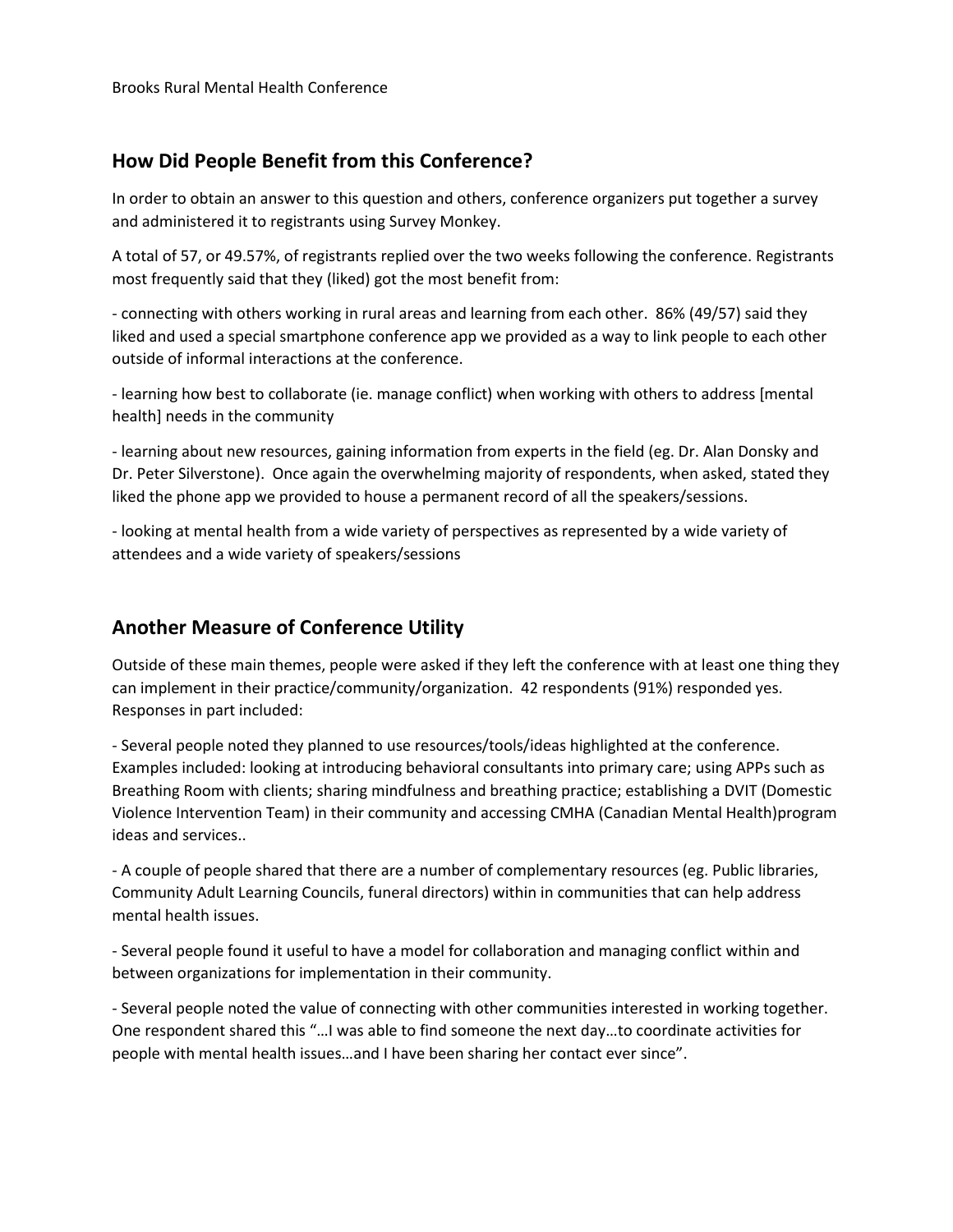# **What We Learned**

When asked what concerns participants had about rural mental health they identified the following:

#### 1. Accessibility

- Twenty-two (22 )conference attendees identified access as an issue. This included accessing trained help in a timely manner (long wait times); what to do while waiting to connect with mental health services; needing to travel to larger centres numerous times where services exist; accessing pediatric mental health supports and how stigma (N=5) prevents people from seeking/getting appropriate help.

#### 2. Availability

- Equally significant (N=43) attendees were concerned about:

- lack of local treatment services
- lack of emergency services and supports
- lack of variety of mental health support services such as art/play/OT therapy; living accommodations for severe mental illness; employment supports for people with mental health issues
- lack of programs for special populations (youth, Newcomers' group, men, victims of crime, individuals with developmental disabilities, seniors)
- lack of appropriate resources (eg. psychiatry/support for rural emergency departments)
- lack of awareness of what resources are available
- lack of professional training in how to deal with mental health issues
- recruiting/retaining qualified professionals to rural areas
- lack of prevention resources
- not enough spots through AHS for free counselling
- lack of private resources
- not enough help for people who are not "severe" enough [to receive AHS mental health counselling that is services for people suffer mild or moderate symptoms]
- lack of public education about mental health

#### 3. Co-ordination/Collaboration

- Six (6) people identified the following needs in these areas:

- working in isolation-lack of awareness of resources
- finding opportunities to meet and collaborate
- more collaboration to share information and not always "re-inventing the wheel"
- disjointed service delivery
- sensible protocols for agencies
- emergency intake procedures for police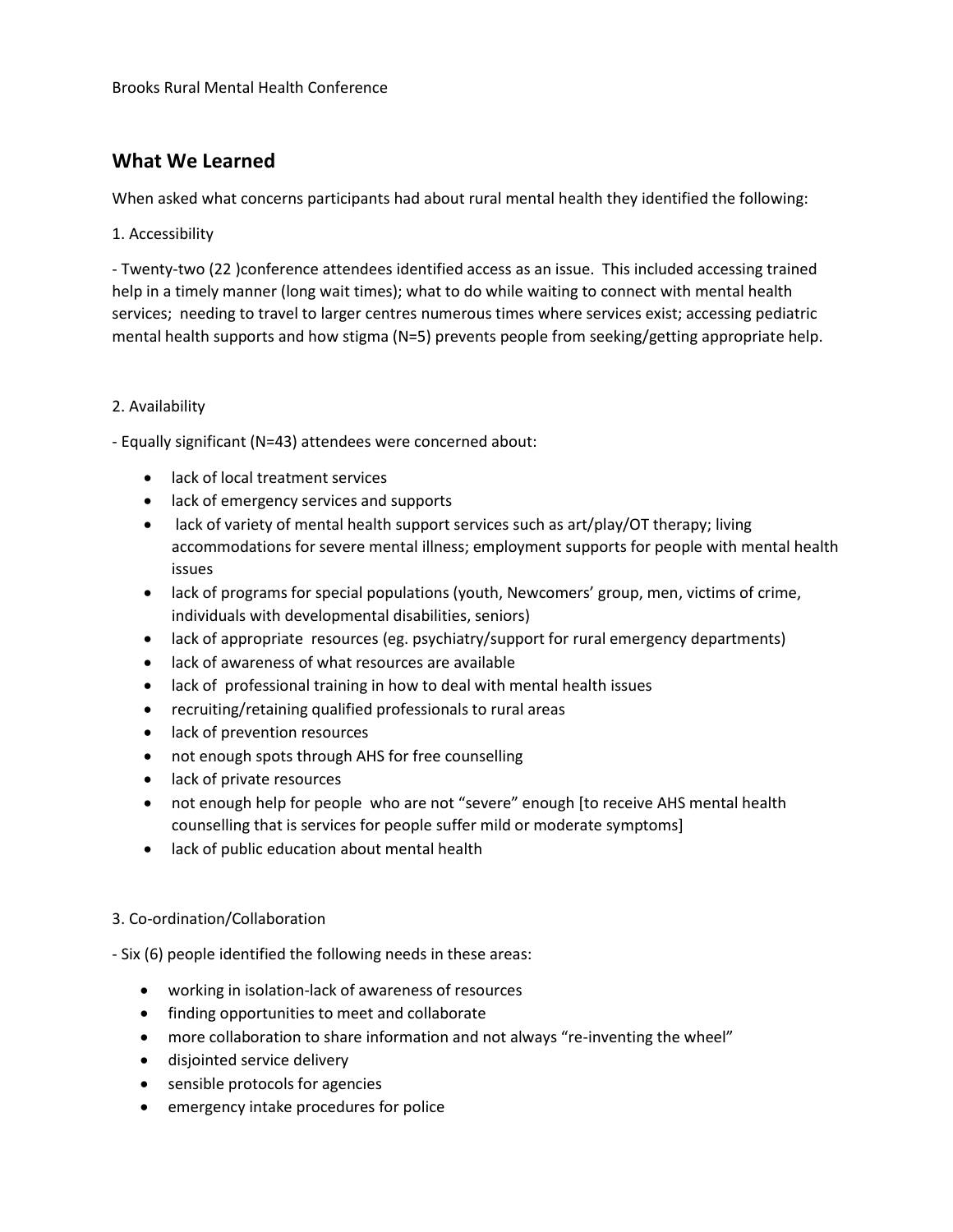#### 4. Other Learning:

- participants particularly liked the wide variety of speakers/sessions and appreciated the opportunity to network with other attendees coming together from different parts of the province and from different specialties within communities
- participants liked learning about practical resources/programs they can use/access in their community. Examples outside of those provided already include: Men's Shed and the Rural Opioid Dependency program under the medical direction of Dr. Nathaniel Day based in Centennial Centre, Ponoka.
- participants were impressed by the high quality of speakers featured in the keynotes and breakout sessions
- 45 out of the 57 participants liked the location (Brooks) for the reasons it was rural and for some it was local.

Things we should consider/need to change:

- avoid timing our conference to coincide with a Statutory Holiday
- some questioned the time of year (November) which introduces the risks associated with bad weather conditions.
- while many people liked coming to Brooks and the college generally, many found the space used for our Keynote speakers was crowded, noisy and didn't offer good viewing for all because of the position of the screen and speakers and centerpieces which blocked the view for some
- explain to attendees there is an Exhibitor's Hall, increase the number of exhibits and include appropriate and practical resources for people to take away and use
- the morning keynotes started too early and were too long and a couple of people felt we needed to adjust the time allocated to the breakout sessions (75 min. vs the 90 min we scheduled)
- conference participants would have preferred to have different keynote speakers for each of the four keynote sessions.
- rather than 2 evenings of programs have just one and in that session deliver a message that can directly link to a particular issue (in this case men's mental health)

## **Next Steps**

In spite of the items listed in the above section positive comments far outweighed any negative responses in all categories surveyed. While most survey respondents gave us a "thumbs up" on a job well done one participant perhaps best summed up the results of the conference by saying:

'Rural communities have unique challenges and this was an excellent format to develop solutions. It was apparent that many hours of planning and organization went into the conference. Kudos for an outstanding inaugural conference.'